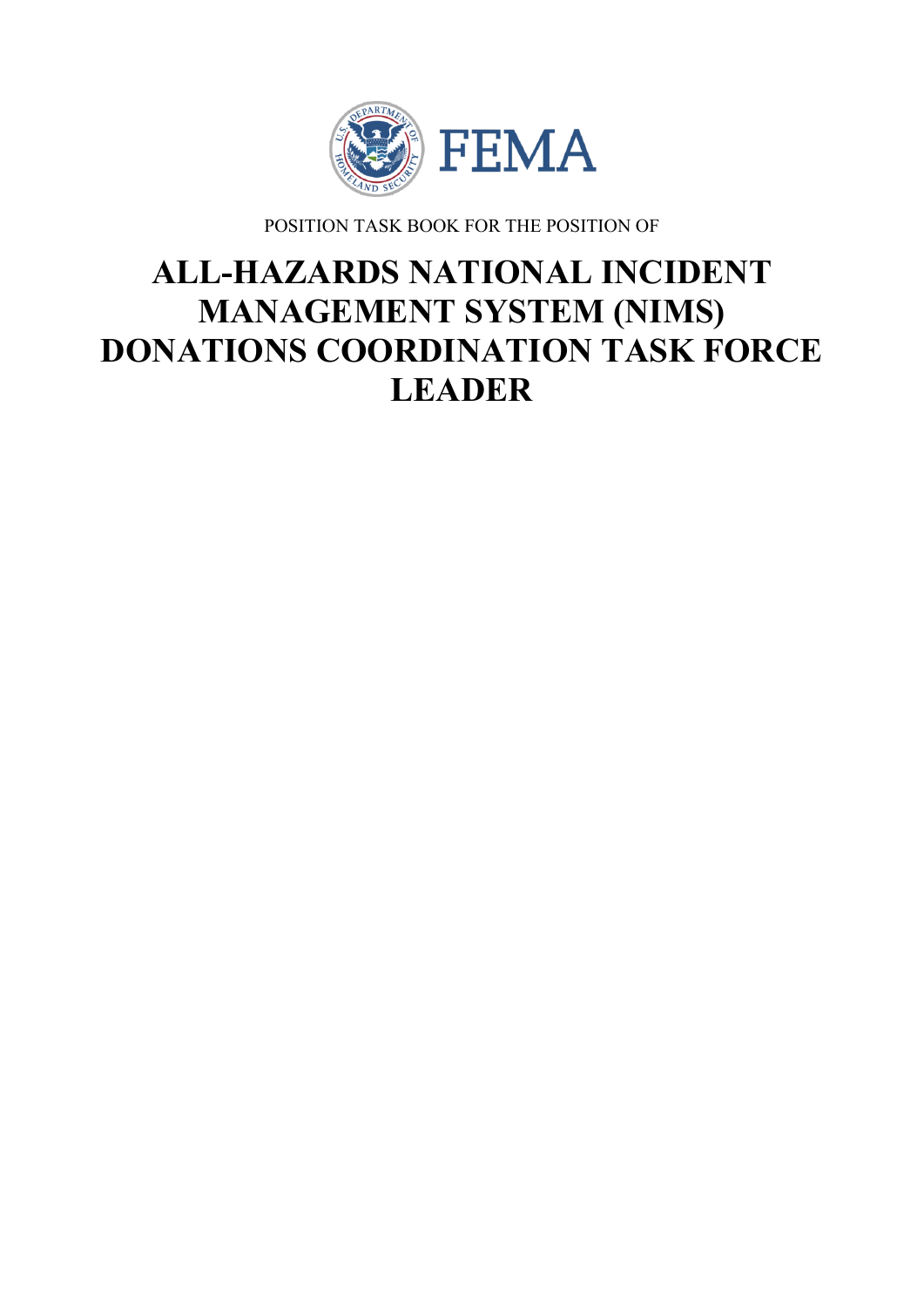## **DONATIONS COORDINATION TASK FORCE LEADER**

### *1. Competency:* **Assume position responsibilities**

*Description:* Successfully assume the role of Donations Coordination Task Force Leader and initiate position activities at the appropriate time according to the following behaviors.

#### *1a. Behavior:* **Ensure availability, qualifications, and capabilities of resources to complete assignment**

| <b>TASK</b>                                                                                                                                                                                                                                                                                                                                                                                                                                                                               | <b>CODE</b>      | <b>EVALUATION</b><br><b>RECORD#</b> | <b>EVALUATOR</b><br><b>INITIALS AND</b><br><b>DATE</b> |
|-------------------------------------------------------------------------------------------------------------------------------------------------------------------------------------------------------------------------------------------------------------------------------------------------------------------------------------------------------------------------------------------------------------------------------------------------------------------------------------------|------------------|-------------------------------------|--------------------------------------------------------|
| 1. Identify kind, type, and quantity of resources necessary to<br>achieve objectives:<br>• Consider span of control when determining resource<br>requirements and configurations<br>• Consider facility requirements for collection, warehousing,<br>and distribution operations<br>• Consider human resources needs for leadership positions at<br>operational areas (collection, warehousing, and distribution<br>centers)<br>• Consider the use of spontaneous unaffiliated volunteers | E, F, I          |                                     |                                                        |
| 2. Identify specifications and secure appropriate locations for<br>operational facilities:<br>· Warehouses, collection centers, distribution centers,<br>mobile distribution, points of distribution, and call centers:<br>o Location<br>○ Size and capacity<br>o Donated or cost<br>$\circ$ Layout<br>o Operational staff needs                                                                                                                                                          | E, F, I, J,<br>T |                                     |                                                        |
| 3. Identify the skill sets of all leadership positions for collection<br>centers, warehouses, distribution centers, and call centers:<br>• Manager<br>• Assistant Manager<br>• Liaison Officer<br>· Public Information Officer (PIO)<br>• Facilities Manager<br>• Safety and Security Officer<br>• Volunteer Coordinator<br>• Office Manager<br>• Floor Manager<br>• Receiving Manager<br>• Sorting Manager<br>• Processing Manager<br>• Shipping Manager                                 | E, F, I, J,<br>T |                                     |                                                        |
| 4. Order necessary resources to achieve team objectives:<br>• Request additional personnel, supplies, services, and<br>equipment within the established ordering processes                                                                                                                                                                                                                                                                                                                | E, F, I          |                                     |                                                        |

#### *1b. Behavior:* **Establish effective relationships with relevant personnel**

| <b>EVALUATION</b><br><b>CODE</b><br><b>TASK</b><br><b>INITIALS AND</b><br><b>RECORD#</b><br><b>DATE</b> |
|---------------------------------------------------------------------------------------------------------|
|---------------------------------------------------------------------------------------------------------|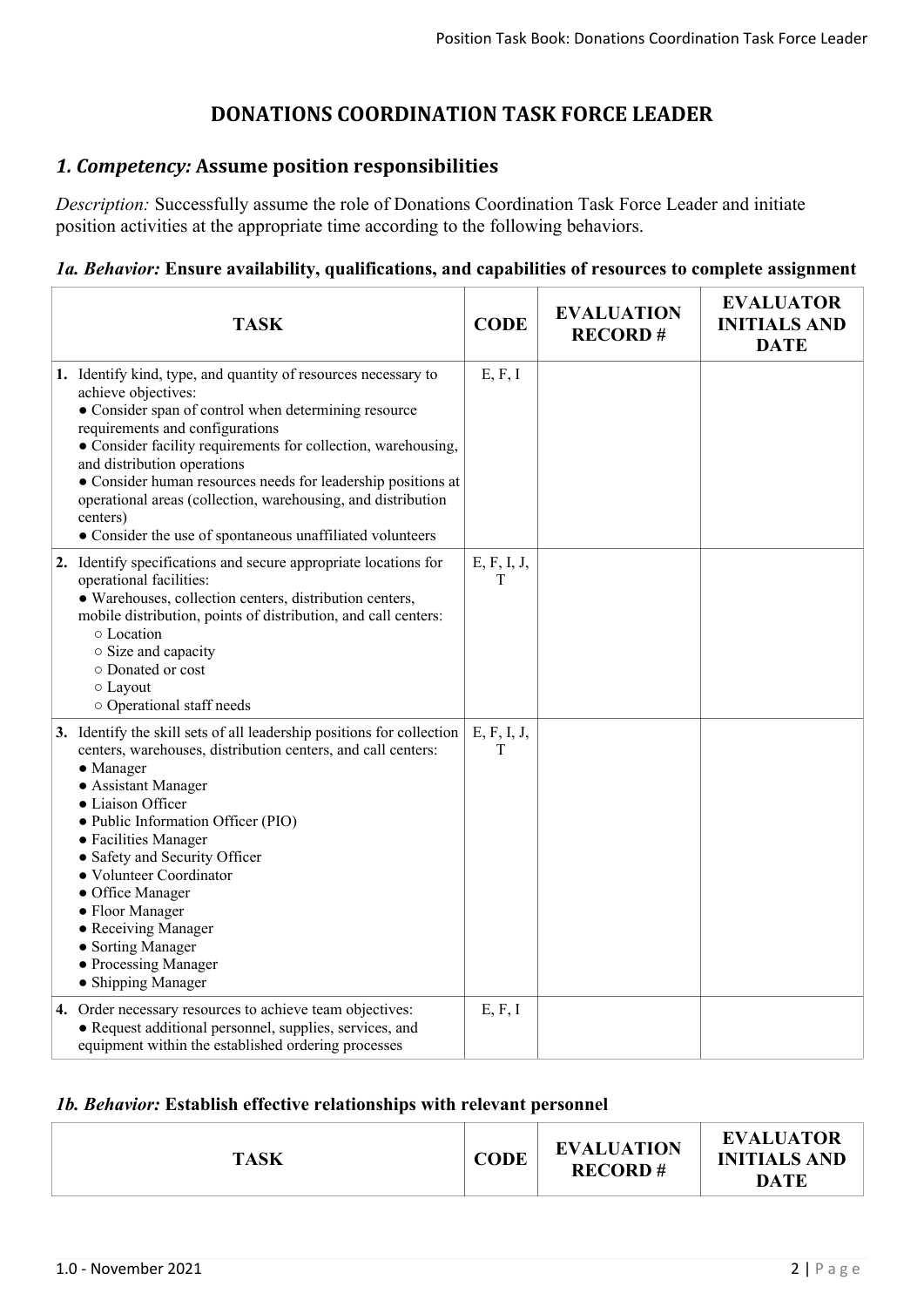| 5. Establish and maintain positive interpersonal and<br>interagency working relationships:<br>• Outgoing incident staff or teams<br>• Local agencies<br>$\bullet$ Hosting unit<br>$\bullet$ Policy group<br>$\bullet$ Public<br>• Supporting agencies<br>• State VOAD or equivalent<br>• Local faith-based and community-based organizations<br>$\bullet$ Call center staff<br>$\bullet$ Warehouse staff | E, F, I |  |
|----------------------------------------------------------------------------------------------------------------------------------------------------------------------------------------------------------------------------------------------------------------------------------------------------------------------------------------------------------------------------------------------------------|---------|--|
| • Collection and distribution staff                                                                                                                                                                                                                                                                                                                                                                      |         |  |

## *1c. Behavior:* **Gather, update, and apply situational information relevant to the assignment**

| <b>TASK</b>                                                                                                                                                                                                                                                                                                                                                                                                                                            | <b>CODE</b> | <b>EVALUATION</b><br><b>RECORD#</b> | <b>EVALUATOR</b><br><b>INITIALS AND</b><br><b>DATE</b> |
|--------------------------------------------------------------------------------------------------------------------------------------------------------------------------------------------------------------------------------------------------------------------------------------------------------------------------------------------------------------------------------------------------------------------------------------------------------|-------------|-------------------------------------|--------------------------------------------------------|
| <b>6.</b> Collect information from outgoing Donations Coordination<br>Task Force Leader or other personnel responsible for the<br>team:<br>• Information on incident relevant to team support activities<br>• Information on the organizational structure<br>• Information on the donations management organizational<br>structure<br>• Information on other donations operations in the incident<br>area, such as Nongovernmental Organizations (NGO) | E, F, I     |                                     |                                                        |

# *1d. Behavior:* **Understand and comply with NIMS concepts and principles**

| <b>TASK</b>                                                                                                                                                                                                                                                                                                                                                                                      | <b>CODE</b> | <b>EVALUATION</b><br><b>RECORD#</b> | <b>EVALUATOR</b><br><b>INITIALS AND</b><br><b>DATE</b> |
|--------------------------------------------------------------------------------------------------------------------------------------------------------------------------------------------------------------------------------------------------------------------------------------------------------------------------------------------------------------------------------------------------|-------------|-------------------------------------|--------------------------------------------------------|
| Demonstrate knowledge of donations management structure,<br>7.<br>principles, and positions:<br>• Donations flow structure<br>• Donations receipt, inventory, and distribution forms<br>• Donations recipient case management forms                                                                                                                                                              | E, F, I     |                                     |                                                        |
| Understand scope, roles, responsibilities, jurisdiction, and<br>8.<br>authority of responding agencies:<br>• Emergency Support Function (ESF) supporting agencies<br>• Volunteer Task Force and Donations Coordination Task<br>Force<br>• Voluntary Organizations Active in Disaster (VOAD),<br>national and state levels<br>• Community Organizations Active in Disaster (COAD),<br>local level | E, F, I     |                                     |                                                        |

#### *1e. Behavior:* **Successfully assume the role of Donations Coordination Task Force Leader and initiate position activities**

| <b>TASK</b> | <b>CODE</b> | <b>EVALUATION</b><br><b>RECORD#</b> | <b>EVALUATOR</b><br><b>INITIALS AND</b><br><b>DATE</b> |
|-------------|-------------|-------------------------------------|--------------------------------------------------------|
|-------------|-------------|-------------------------------------|--------------------------------------------------------|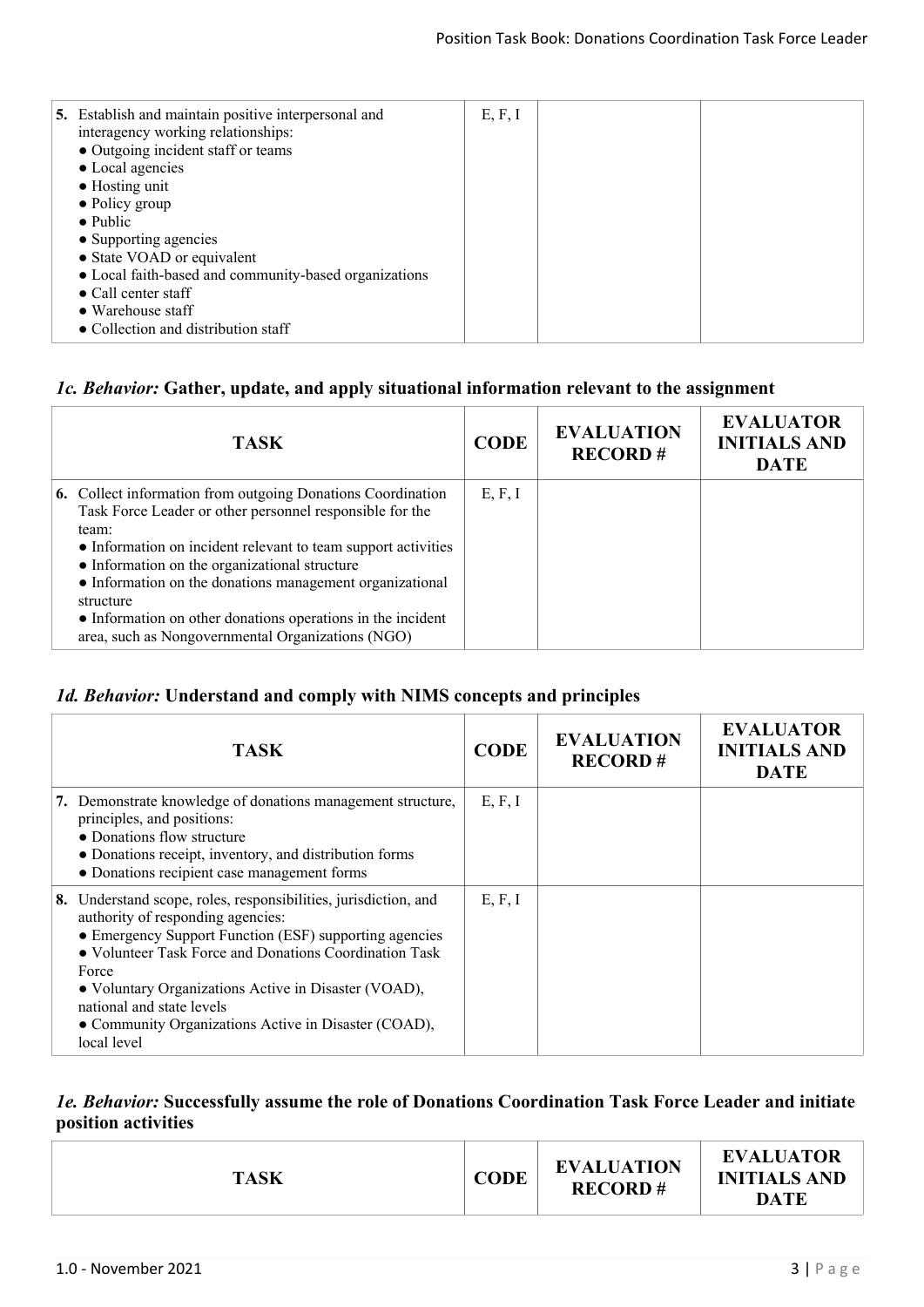| 9. Initiate and maintain team activity log:<br>• Complete activity log and use to support a common<br>operating picture<br>• Transfer information to additional documents, positions,<br>and displays | E, F, I |  |  |
|-------------------------------------------------------------------------------------------------------------------------------------------------------------------------------------------------------|---------|--|--|
|-------------------------------------------------------------------------------------------------------------------------------------------------------------------------------------------------------|---------|--|--|

#### *1f. Behavior:* **Establish or determine organizational structure, reporting procedures, and chain of command of assigned resources**

| <b>TASK</b>                                                                                                                                                                                                                                                                                                                                                                                                                                                                                                                                                                                                                                                                                                                                                                                                                                                                                                                                                                                                                        | <b>CODE</b> | <b>EVALUATION</b><br><b>RECORD#</b> | <b>EVALUATOR</b><br><b>INITIALS AND</b><br><b>DATE</b> |
|------------------------------------------------------------------------------------------------------------------------------------------------------------------------------------------------------------------------------------------------------------------------------------------------------------------------------------------------------------------------------------------------------------------------------------------------------------------------------------------------------------------------------------------------------------------------------------------------------------------------------------------------------------------------------------------------------------------------------------------------------------------------------------------------------------------------------------------------------------------------------------------------------------------------------------------------------------------------------------------------------------------------------------|-------------|-------------------------------------|--------------------------------------------------------|
| <b>10.</b> Activate team:<br>• Establish appropriate team organization and assign staff<br>responsibilities, while maintaining span of control<br>• Ensure availability of appropriate resources, including<br>equipment, trucks, and consumables (such as boxes, tape,<br>and shrink wrap) for collection, warehouse, and distribution<br>operations<br>• Conduct supporting activities within operational period<br>• Follow protocol for communicating team's daily<br>accomplishments to the Documentation Unit or appropriate<br>personnel<br>• Obtain operational rhythm from supervisor and establish<br>daily briefing/debriefing schedule with assigned personnel<br>• Follow process for resource requests/releases for<br>operational planning purposes<br>• Assign staff as appropriate<br>• Participate in planning meetings to determine team<br>organization, support tactical assignments, ensure resource<br>support and coordination needs, and identify other<br>considerations for the next operational period | E, F, I     |                                     |                                                        |
| 11. Supervise and adjust team organization and operations based<br>on changes in incident situation and resource status:<br>• Maintain common operating picture throughout the team<br>• Provide for functional and geographical supervision as<br>necessary<br>• Ensure effective use and coordination of all assigned<br>resources<br>• Constantly monitor objectives and overall team operations<br>for efficacy and safety                                                                                                                                                                                                                                                                                                                                                                                                                                                                                                                                                                                                     | E, F, I     |                                     |                                                        |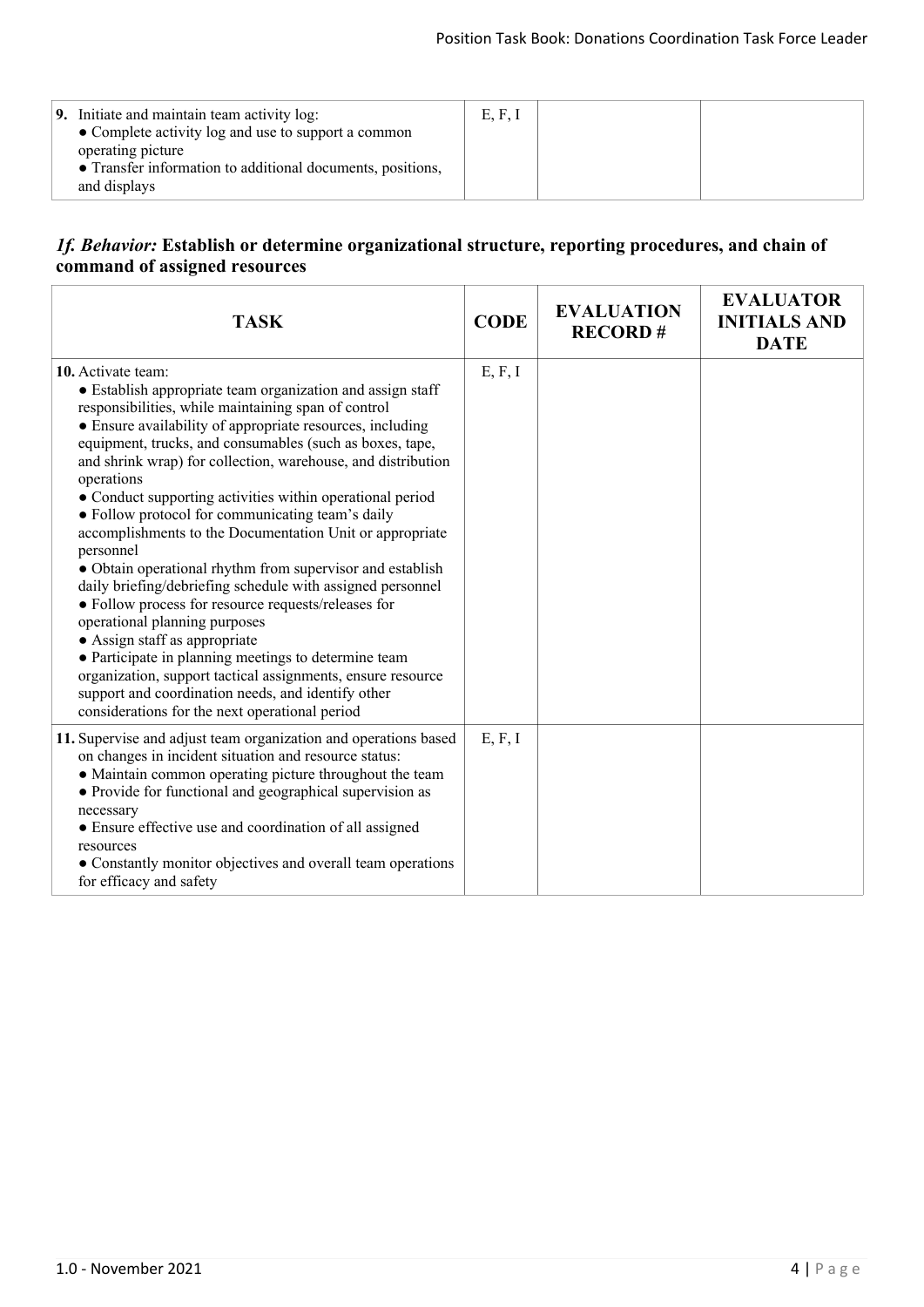## *2. Competency:* **Communicate effectively**

*Description:* Use suitable communication techniques to share relevant information with appropriate personnel on a timely basis to accomplish objectives in a potentially rapidly changing environment.

#### *2a. Behavior:* **Behavior: Ensure the exchange of relevant information during briefings and debriefings**

| <b>TASK</b>                                                                                                                                                                                                                                                                                                                                             | <b>CODE</b> | <b>EVALUATION</b><br><b>RECORD#</b> | <b>EVALUATOR</b><br><b>INITIALS AND</b><br><b>DATE</b> |
|---------------------------------------------------------------------------------------------------------------------------------------------------------------------------------------------------------------------------------------------------------------------------------------------------------------------------------------------------------|-------------|-------------------------------------|--------------------------------------------------------|
| 12. Ensure the efficient sharing of all relevant information<br>among staff and all branches of donations operation:<br>• Donations still needed and not needed<br>• Inbound donations<br>• Volunteer needs<br>$\bullet$ Inventory<br>• Warehouse status<br>• Collection center status<br>• Distribution network status<br>$\bullet$ Call center status | E, F, I     |                                     |                                                        |
| 13. Lead Donations Coordination Task Force meetings:<br>$\bullet$ Present:<br>○ Changes to the Donations Management Plan<br>o Team-specific information and instructions<br>• Outline Donations Coordination Task Force goals and<br>objectives                                                                                                         | E, F, I, J  |                                     |                                                        |

#### *2b. Behavior:* **Ensure documentation is complete and disposition is appropriate**

| <b>TASK</b>                                                                                                                                                                                                                                                                                                                                                                                                              | <b>CODE</b> | <b>EVALUATION</b><br><b>RECORD#</b> | <b>EVALUATOR</b><br><b>INITIALS AND</b><br><b>DATE</b> |
|--------------------------------------------------------------------------------------------------------------------------------------------------------------------------------------------------------------------------------------------------------------------------------------------------------------------------------------------------------------------------------------------------------------------------|-------------|-------------------------------------|--------------------------------------------------------|
| 14. Coordinate with AHJ to create a vetted list of approved<br>agencies or organizations for a distribution network.                                                                                                                                                                                                                                                                                                     | E, F, I     |                                     |                                                        |
| 15. Develop an inventory of warehoused donated goods with<br>disposition to appropriate agencies and authorities.                                                                                                                                                                                                                                                                                                        | E, F, I     |                                     |                                                        |
| 16. Ensure accurately tracked and reported documentation of<br>volunteer hours.                                                                                                                                                                                                                                                                                                                                          | E, F, I     |                                     |                                                        |
| 17. Ensure incident documentation and administrative<br>requirements are complete, according to the supervisor's<br>direction:<br>• Submit incident narrative to supervisor<br>• Complete and submit activity log to Documentation Unit<br>or appropriate personnel for each operational period<br>• Ensure all personnel and equipment time records are<br>complete and submitted at the end of each operational period | E, F, I     |                                     |                                                        |
| 18. Ensure the protection of Personally Identifiable Information<br>(PII).                                                                                                                                                                                                                                                                                                                                               | E, F, I     |                                     |                                                        |
| 19. Use appropriate software to report, receive, inventory, and<br>track donations.                                                                                                                                                                                                                                                                                                                                      | E, F, I     |                                     |                                                        |

#### *2c. Behavior:* **Communicate incident priorities and operations**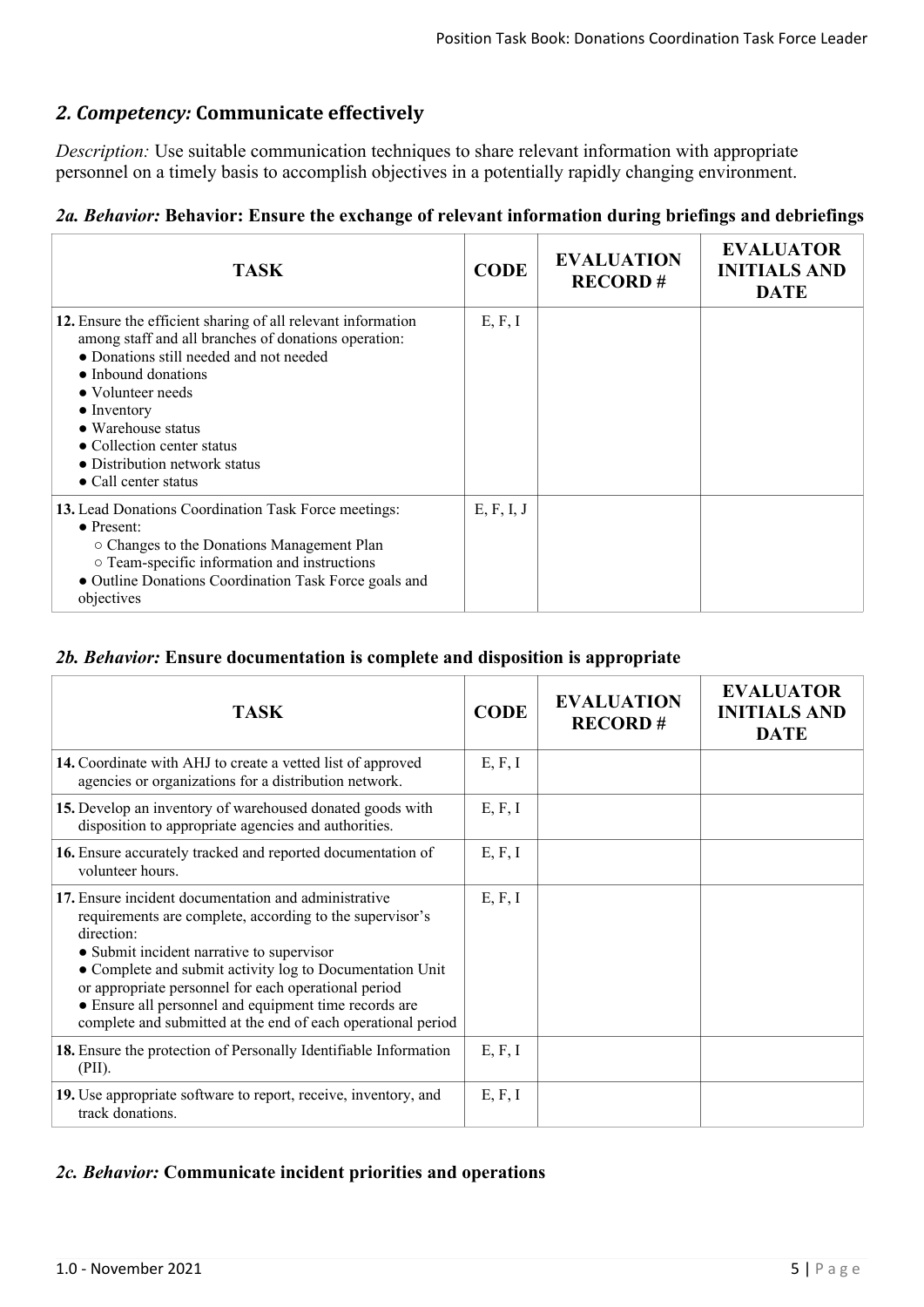| <b>TASK</b>                                                                                                                                                                                                                                                              | <b>CODE</b> | <b>EVALUATION</b><br><b>RECORD#</b> | <b>EVALUATOR</b><br><b>INITIALS AND</b><br><b>DATE</b> |
|--------------------------------------------------------------------------------------------------------------------------------------------------------------------------------------------------------------------------------------------------------------------------|-------------|-------------------------------------|--------------------------------------------------------|
| <b>20.</b> Coordinate with PIO/External Affairs and call centers to<br>ensure appropriate and timely communication of donation<br>needs and responsible donating practices:<br>• Reference FEMA L-217, When Disaster Strikes How to<br>Donate or Volunteer Successfully! | E, F, I     |                                     |                                                        |
| 21. Monitor and report flow of inbound donations.                                                                                                                                                                                                                        | E, F, I     |                                     |                                                        |
| 22. Update supervisor on current accomplishments or problems<br>and complete incident forms as necessary.                                                                                                                                                                | E, F, I     |                                     |                                                        |

# *2d. Behavior:* **Develop and implement plans**

| <b>TASK</b>                                                                                                                                                                                                                                                                                                                                                                                                | <b>CODE</b> | <b>EVALUATION</b><br><b>RECORD#</b> | <b>EVALUATOR</b><br><b>INITIALS AND</b><br><b>DATE</b> |
|------------------------------------------------------------------------------------------------------------------------------------------------------------------------------------------------------------------------------------------------------------------------------------------------------------------------------------------------------------------------------------------------------------|-------------|-------------------------------------|--------------------------------------------------------|
| 23. Develop a scalable strategy for donations operations:<br>• Open/close collection, distribution, and call centers<br>• Increase/decrease warehouse space and staffing                                                                                                                                                                                                                                   | E, F, I     |                                     |                                                        |
| 24. Implement or assist in the development of existing plans or<br>policies that address:<br>• Monetary donations<br>• Unsolicited donations<br>• Corporate donations<br>• International donations<br>• Donated services<br>• In-kind donations                                                                                                                                                            | E, F, I     |                                     |                                                        |
| 25. Participate in preparation of Donations Management Plan,<br>planning meeting, or strategic plan for the next operational<br>period:<br>• Update team on current situation<br>• Help set priorities for next operational period<br>• Determine tasks and work assignments for next operational<br>period(s)<br>• Advise on current capabilities and limitations<br>• Determine resource needs or excess | E, F, I     |                                     |                                                        |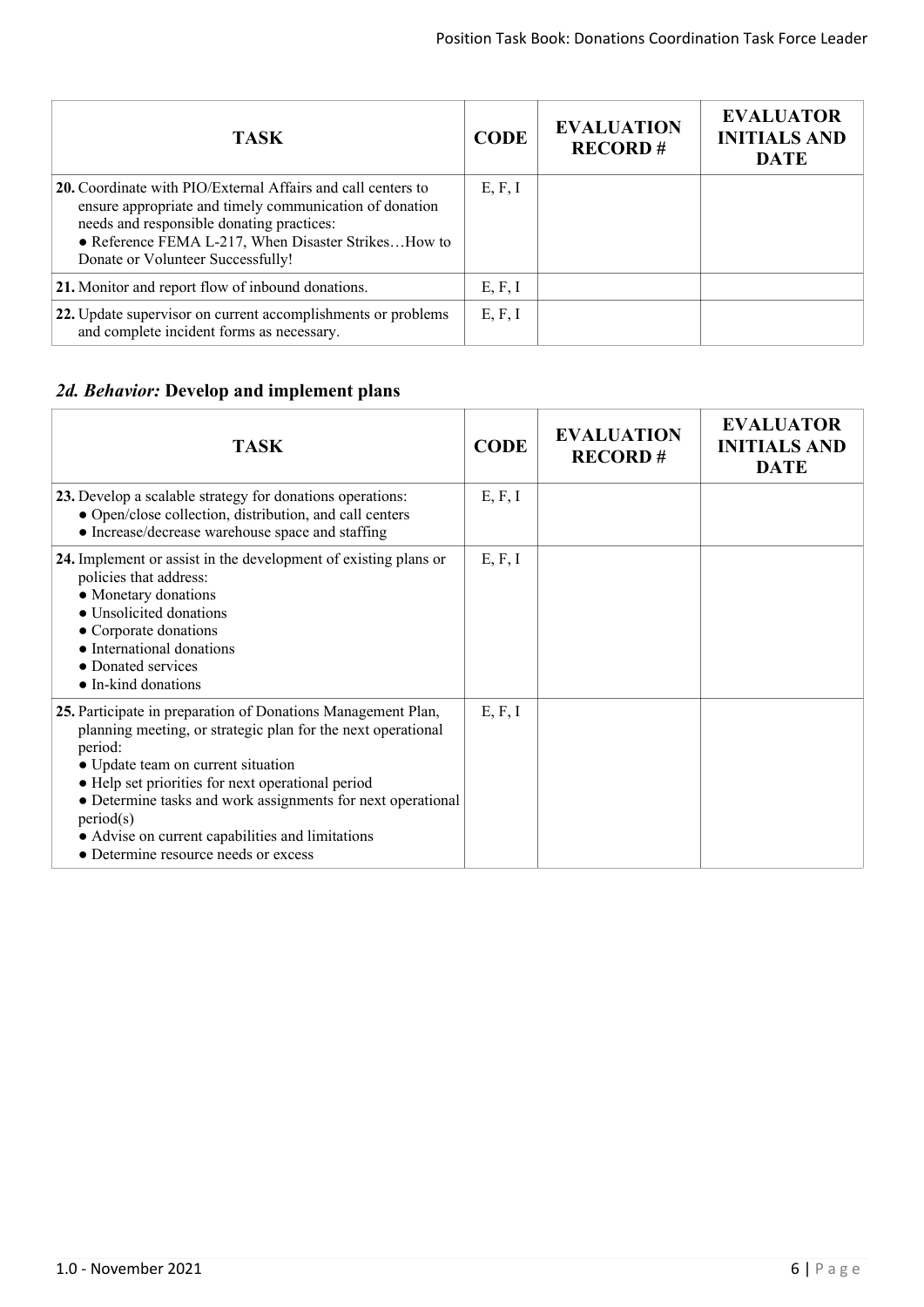## *3. Competency:* **Ensure completion of assigned actions to meet identified objectives**

*Description:* Identify, analyze, and apply relevant situational information and evaluate actions to complete assignments safely and meet identified objectives. Complete actions within established time frame.

#### *3a. Behavior:* **Execute assigned tasks, assess progress, and make necessary adjustments**

| <b>TASK</b>                                                                                                                                                                                                                                                                                                                                   | <b>CODE</b> | <b>EVALUATION</b><br><b>RECORD#</b> | <b>EVALUATOR</b><br><b>INITIALS AND</b><br><b>DATE</b> |
|-----------------------------------------------------------------------------------------------------------------------------------------------------------------------------------------------------------------------------------------------------------------------------------------------------------------------------------------------|-------------|-------------------------------------|--------------------------------------------------------|
| 26. Ensure that assigned tasks and expectations for the<br>operational period are reasonable and accurate.                                                                                                                                                                                                                                    | E, F, I     |                                     |                                                        |
| 27. Ensure that the work completed is consistent with direction,<br>policy, and incident objectives:<br>• Supervisor's direction<br>• Incident Action Plan (IAP) goals and objectives<br>• State Volunteer Task Force and Donations Coordination<br><b>Task Force</b><br>• Donations Management Plan<br>• Other planning goals and objectives | E, F, I     |                                     |                                                        |
| 28. Make appropriate decisions based on analyzed and validated<br>information:<br>• Make adjustments in response to new information,<br>changing conditions, or unexpected obstacles                                                                                                                                                          | E, F, I     |                                     |                                                        |

#### *3b. Behavior:* **Oversee and support the actions of Donated Goods Warehouse Management Team or Donations Coordination Task Force**

| <b>TASK</b>                                                                                                                                                                                           | <b>CODE</b> | <b>EVALUATION</b><br><b>RECORD#</b> | <b>EVALUATOR</b><br><b>INITIALS AND</b><br><b>DATE</b> |
|-------------------------------------------------------------------------------------------------------------------------------------------------------------------------------------------------------|-------------|-------------------------------------|--------------------------------------------------------|
| 29. Activate operations as necessary:<br>• Collection centers/sites<br>• Warehouses<br>• Distribution centers<br>• Mobile distribution services<br>• Points of distribution<br>$\bullet$ Call centers | E, F, I     |                                     |                                                        |
| 30. Coordinate the inflow of donations under the authority of the<br>AHJ:<br>• Unsolicited<br>• Solicited<br>$\bullet$ Cash<br>$\bullet$ Services<br>$\bullet$ In-kind                                | E, F, I     |                                     |                                                        |
| 31. Follow all AHJ purchasing, accounting, and cost control<br>procedures.                                                                                                                            | E, F, I     |                                     |                                                        |
| 32. Identify appropriate locations for call, collection, and<br>distribution centers.                                                                                                                 | E, F, I     |                                     |                                                        |
| 33. Review all standing local MOU, agreements, and contracts.                                                                                                                                         | E, F, I     |                                     |                                                        |
| 34. Secure appropriate multiagency warehouse location(s) with<br>appropriate capacity.                                                                                                                | E, F, I     |                                     |                                                        |
| 35. Secure appropriate staffing for all operational structures:<br>· Collection, warehouse, distribution                                                                                              | E, F, I     |                                     |                                                        |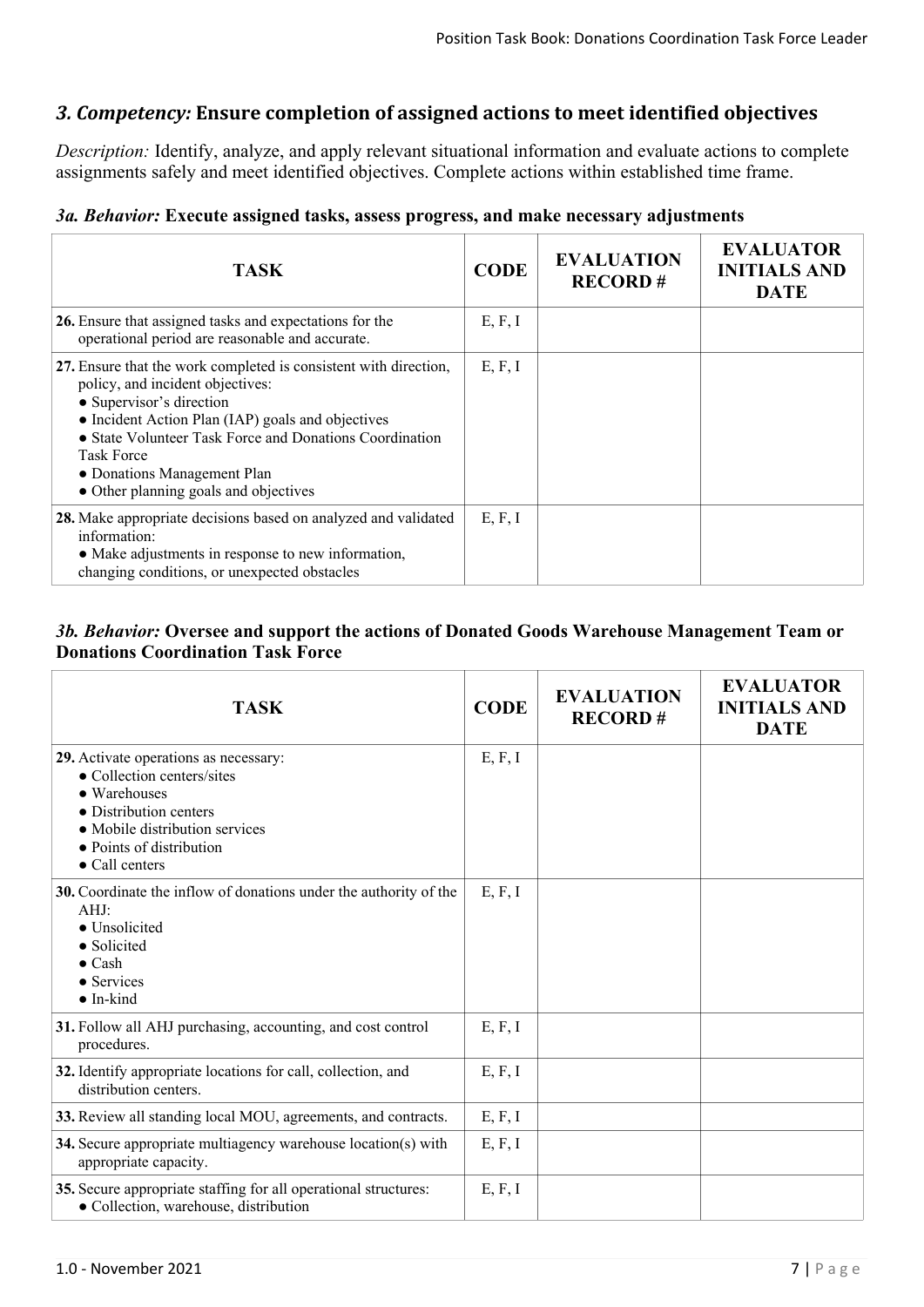| 36. Secure infrastructure needs for multiagency warehouse,<br>collection, distribution, and call center operations. | E, F, I |  |
|---------------------------------------------------------------------------------------------------------------------|---------|--|
| 37. Secure volunteer support for all operations.                                                                    | E, F, I |  |

#### *3c. Behavior:* **Transfer position duties while ensuring continuity of authority and knowledge and while taking into account the increasing or decreasing incident complexity**

| TASK.                                                                                                                                                                                                                                                                                                                                          | <b>CODE</b>         | <b>EVALUATION</b><br><b>RECORD#</b> | <b>EVALUATOR</b><br><b>INITIALS AND</b><br><b>DATE</b> |
|------------------------------------------------------------------------------------------------------------------------------------------------------------------------------------------------------------------------------------------------------------------------------------------------------------------------------------------------|---------------------|-------------------------------------|--------------------------------------------------------|
| 38. Coordinate an efficient process to mobilize and demobilize<br>collection and distribution sites, multiagency warehouses,<br>and call centers:<br>• Identify local agency resources to continue donations<br>services, including long-term recovery committees<br>• Established network for multiagency warehouse transfer, if<br>necessary | C, E, F, I,<br>J, T |                                     |                                                        |

#### *3d. Behavior:* **Plan for deactivation/demobilization and ensure staff follow procedures**

| <b>TASK</b>                                                                                                                                                                                                                                                                                                                                                      | <b>CODE</b>         | <b>EVALUATION</b><br><b>RECORD#</b> | <b>EVALUATOR</b><br><b>INITIALS AND</b><br><b>DATE</b> |
|------------------------------------------------------------------------------------------------------------------------------------------------------------------------------------------------------------------------------------------------------------------------------------------------------------------------------------------------------------------|---------------------|-------------------------------------|--------------------------------------------------------|
| 39. Complete process for deactivating/demobilizing team<br>responsibilities:<br>• Reinforce emphasis on safety and accountability during<br>this phase of the operations<br>• Brief team on deactivation/demobilization responsibilities<br>• Ensure all staff demobilize in a timely and complete<br>manner<br>• Brief replacement, if applicable               | E, F, I             |                                     |                                                        |
| 40. Coordinate the efficient transfer of warehouse, collection,<br>distribution, and call center operations to the local AHJ.                                                                                                                                                                                                                                    | C, E, F, I,<br>J, T |                                     |                                                        |
| 41. Help develop, approve, and implement demobilization plan:<br>• Coordinate with supervisor during development and<br>implementation<br>• Coordinate with appropriate partners regarding<br>demobilization procedures<br>• Coordinate team needs and responsibilities<br>• Provide information to supervisor to assist with decisions<br>on release priorities | E, F, I             |                                     |                                                        |
| 42. Participate in organization closeout/After Action Review<br>$(AAR)$ .                                                                                                                                                                                                                                                                                        | E, F, I             |                                     |                                                        |